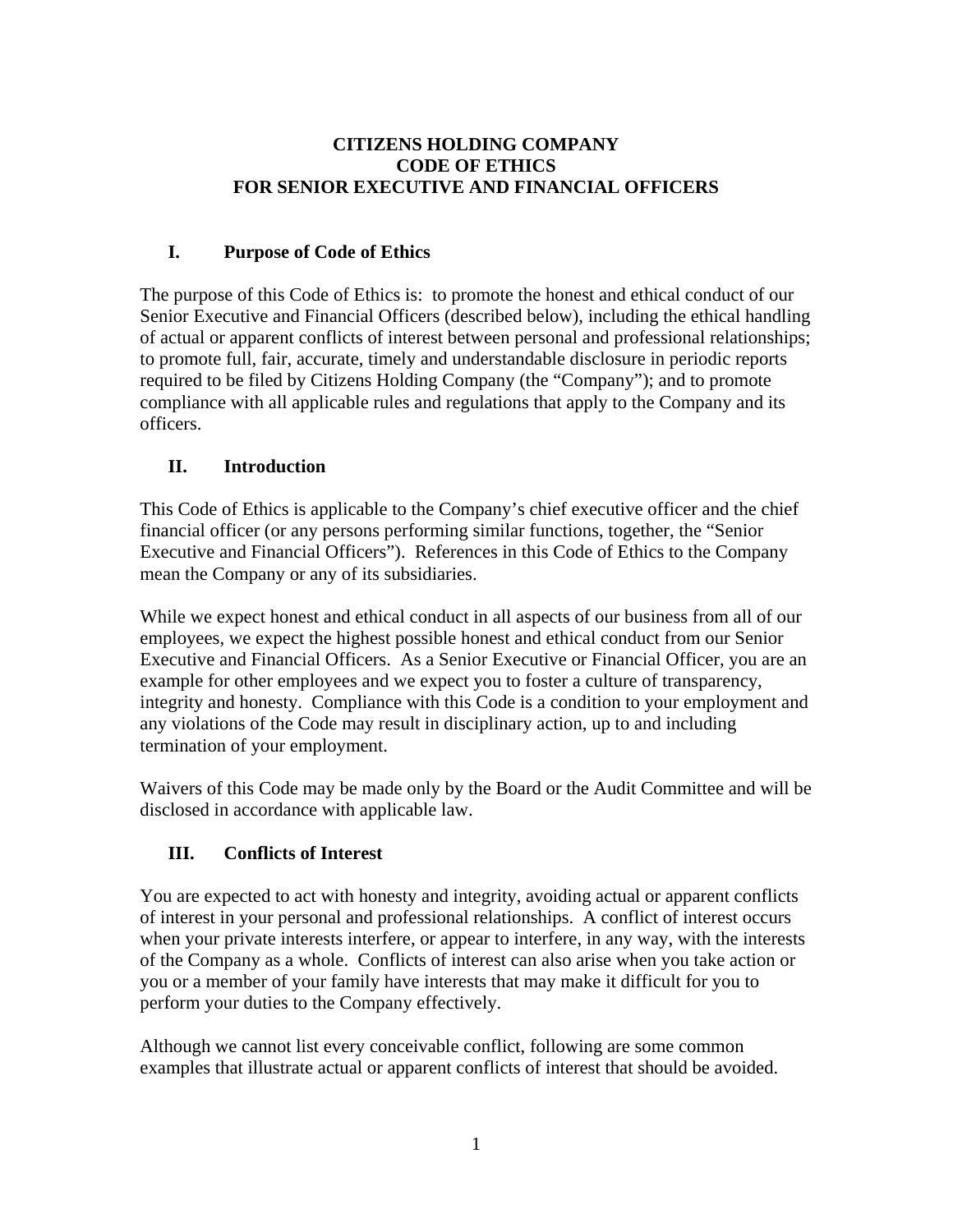#### *Improper Personal Benefits from the Company*

Conflicts of interests arise when an officer or a member of his or her family receives improper personal benefits as a result of his or her position in the Company. You may not accept any benefits from the Company that have not been duly authorized and approved pursuant to Company policy and procedure, including any Company loans or guarantees of your personal obligations.

#### *Financial Interests in Other Businesses*

You should avoid having an ownership interest in any other enterprise if that interest compromises or appears to compromise your loyalty to the Company. For example, you may not own an interest in a company that competes with the Company or that does business with the Company (such as a supplier) unless you obtain the written approval of the Audit Committee before making any such investment. However, it is not typically considered, and the Company does not consider it, a conflict of interest (and therefore prior written approval is not required) to make investments in competitors, clients or suppliers that are listed on a national or international securities exchange so long as the total value of the investment is less than one percent (1%) of the outstanding stock of the corporation and the amount of the investment is not so significant that it would affect your business judgment on behalf of the Company.

#### *Business Arrangements with the Company*

Without the prior written approval of the Audit Committee, you may not participate in a joint venture, partnership or other business arrangement with the Company.

#### *Corporate Opportunities*

If you learn of a business or investment opportunity through the use of corporate property or information or your position at the Company, such as from a competitor or actual or potential supplier or business associate of the Company (including a principal, officer, director or employee of any of the above), you may not participate in the business or make the investment without the prior written approval of the Audit Committee. Such an opportunity should be considered an investment opportunity for the Company in the first instance.

#### *Outside Employment or Activities With a Competitor*

Simultaneous employment with or serving as a director of a competitor of the Company is strictly prohibited, as is any activity that is intended to or that you should reasonably expect to advance a competitor's interests at the expense of the Company's interests. You may not market products or services in competition with the Company's current or potential business activities. It is your responsibility to consult with the Audit Committee to determine whether a planned activity will compete with any of the Company's business activities before you pursue the activity in question.

#### *Outside Employment With a Supplier*

Without the prior written approval of the Audit Committee, you may not be a supplier or be employed by, serve as a director of or represent a supplier with the Company. Without the prior written approval of the Audit Committee, you may not accept money or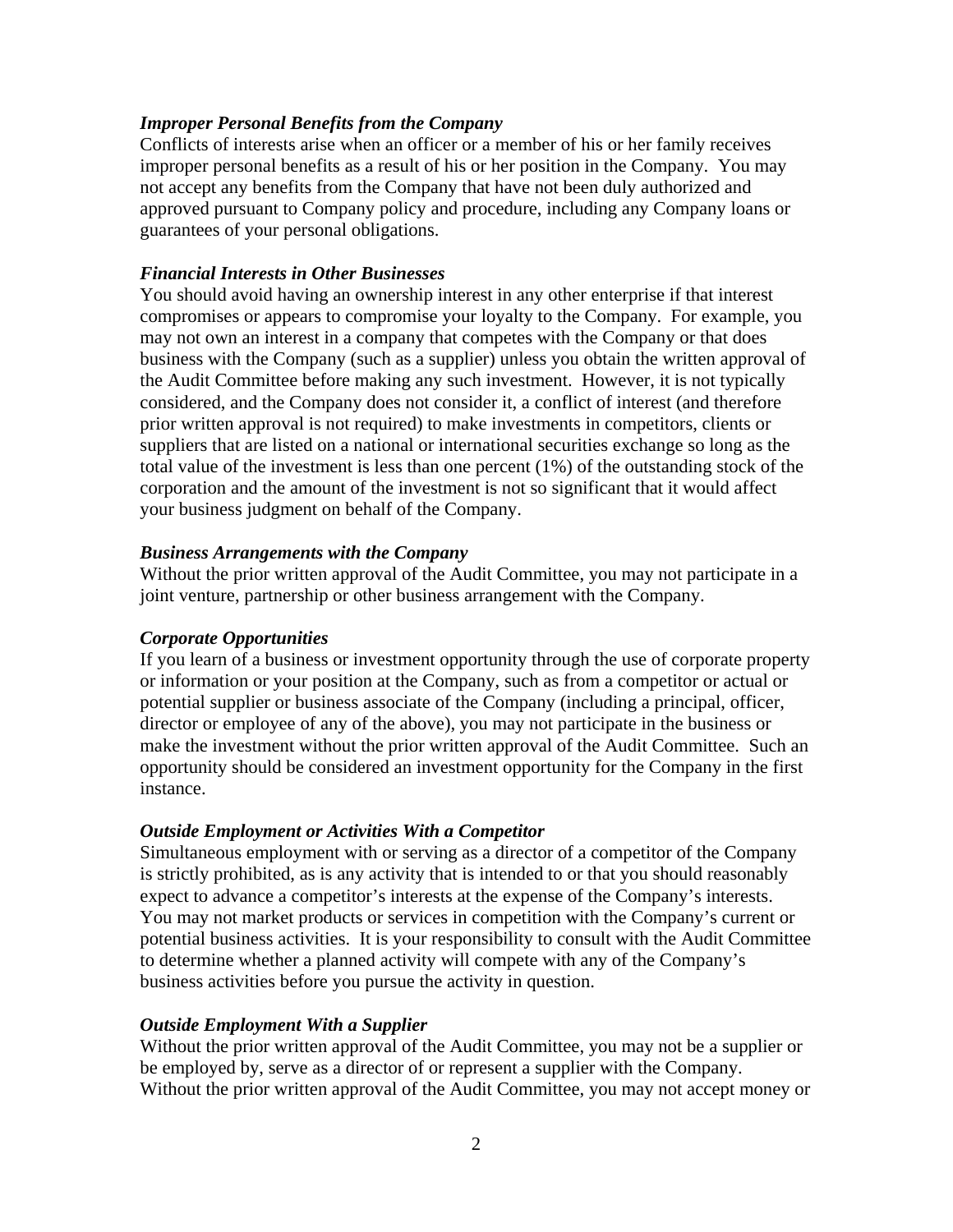benefits of any kind from a third party as compensation or payment for any advice or services that you may provide to a client, supplier or anyone else in connection with its business with the Company.

### *Family Members Working in the Industry*

If your spouse, your children, parents, or in-laws, or someone else with whom you have a familial relationship is a competitor or supplier of Company or is employed by one, you must disclose the situation to the Audit Committee so that the Company may assess the nature and extent of any concern and how it can be resolved. You must carefully guard against inadvertently disclosing Company confidential information and being involved in decisions on behalf of the Company that involve the other enterprise.

If you have any doubt as to whether or not conduct would be considered a conflict of interest, please consult with the Audit Committee Chairman.

# **IV. Accurate Periodic Reports and Other Public Communications**

As you are aware, full, fair, accurate, timely and understandable disclosure in our periodic reports filed with the SEC and in our other public communications is required by SEC rules and is essential to our continued success. You are expected to provide information that is accurate, complete, objective, relevant, fair, timely and understandable in all such reports and other public disclosures. Please exercise the highest standard of care in preparing such materials. We have established the following guidelines in order to ensure the quality of our periodic reports.

- All Company accounting records, as well as reports produced from those records, must be kept and presented in accordance with the laws of each applicable jurisdiction.
- All records must fairly and accurately reflect the transactions or occurrences to which they relate.
- All records must fairly and accurately reflect in reasonable detail the Company's assets, liabilities, revenues and expenses.
- The Company's accounting records must not contain any false or intentionally misleading entries.
- No transactions may be intentionally misclassified to accounts, departments or accounting periods or in any other manner.
- All transactions must be supported by accurate documentation in reasonable detail and recorded in the proper account and in the proper accounting period.
- No information may be concealed from the internal auditor or the independent auditors.